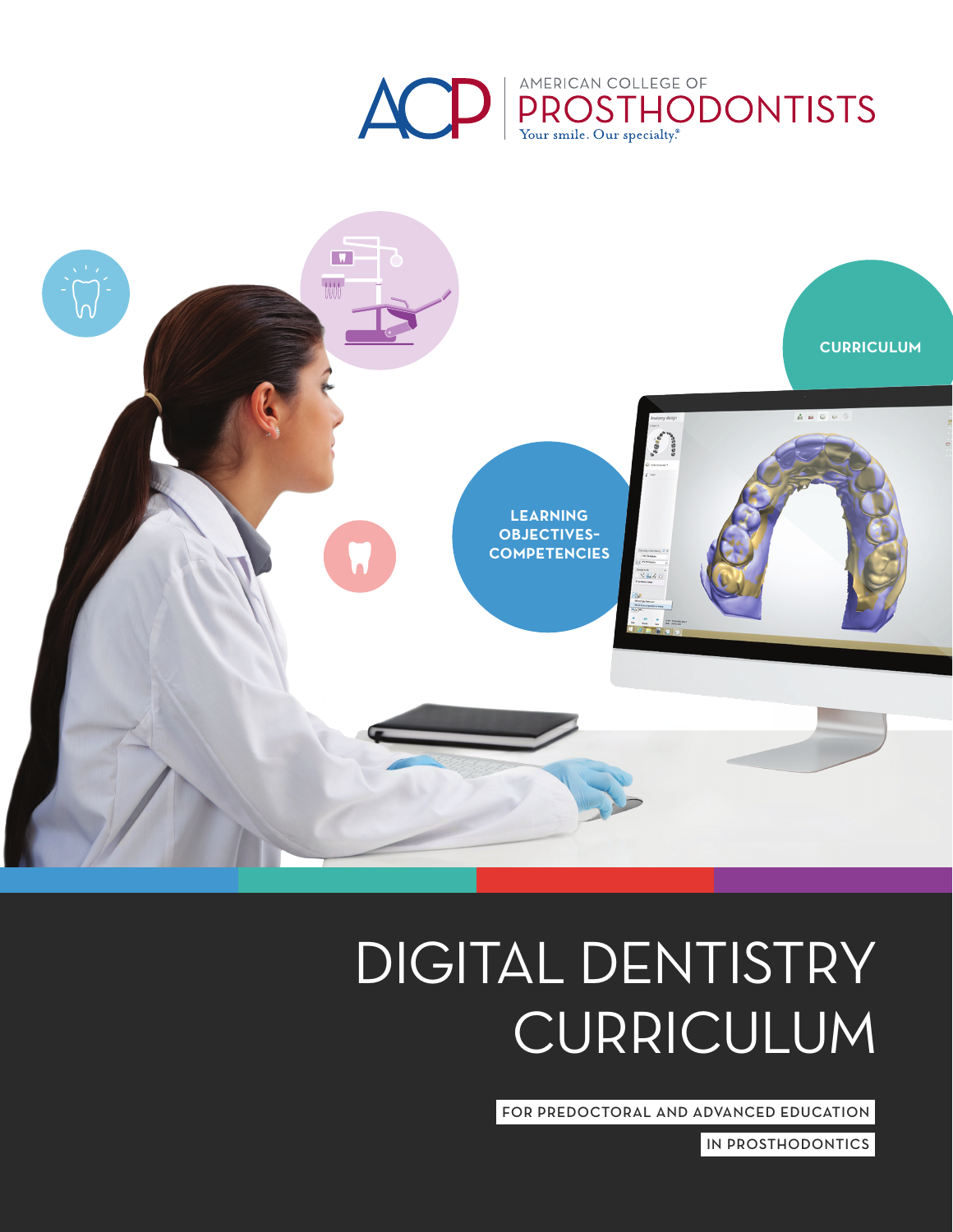#### **ACKNOWLEDGEMENTS**

*This curriculum was made possible through a grant from the American College of Prosthodontists Education Foundation thanks to the generous support of Henry Schein and its partner companies.*

### VOLUNTEER RECOGNITION

*The Digital Dentistry Curriculum Team was made up of a number of volunteers who invested their expertise and many hours into this project. Without their leadership on this project, this resource for the dental community would not have been possible.*

*Eva Anadioti*

### **TASK FORCE**

#### **CURRICULUM DEVELOPMENT TEAM**

*Stephen Campbell Lyndon Cooper Lily T. Garcia Carol Lefebvre*

#### **GROUP LEADS**

*Fatemeh Afshari Nadim Z. Baba Monica Cayouette Gerald Grant Rand Harlow Leila Jahangiri Robert Kramer Mark Ludlow Keith Mays Kamolphob Phasuk Ramtin Sadid-Zadeh* *Ekaterini Antonellou Sun-Yung Bak Ioana Bettios Peter Boonsiriphant Matthew Bryington Richard Callan Konstantinos Chochlidakis John Coleman Jerry Cooper Alan Furness Maria Gonzalez Alfredo Hernandez Negar Homayounfar Anastasia Katsavochristou Ahmad Kutkut Sang Lee Mohamed Mansour Patrick Mascarenhas*

*Radi Masri Darshanjit Pannu Sang Park Soni Prasad Walter Renne Elias Rivera Evan Rosen Michelle Rynn Ricardo Schwedhelm Richard Seals Kumar Shah Sharon Siegel Erica Teixeira Frank Tuminelli Alejandro Urdaneta Richard J. Windhorn Judy Yuan*

Digital Dentistry Curriculum The American College of Prosthodontists Copyright © 2018 The American College of Prosthodontists All Rights Reserved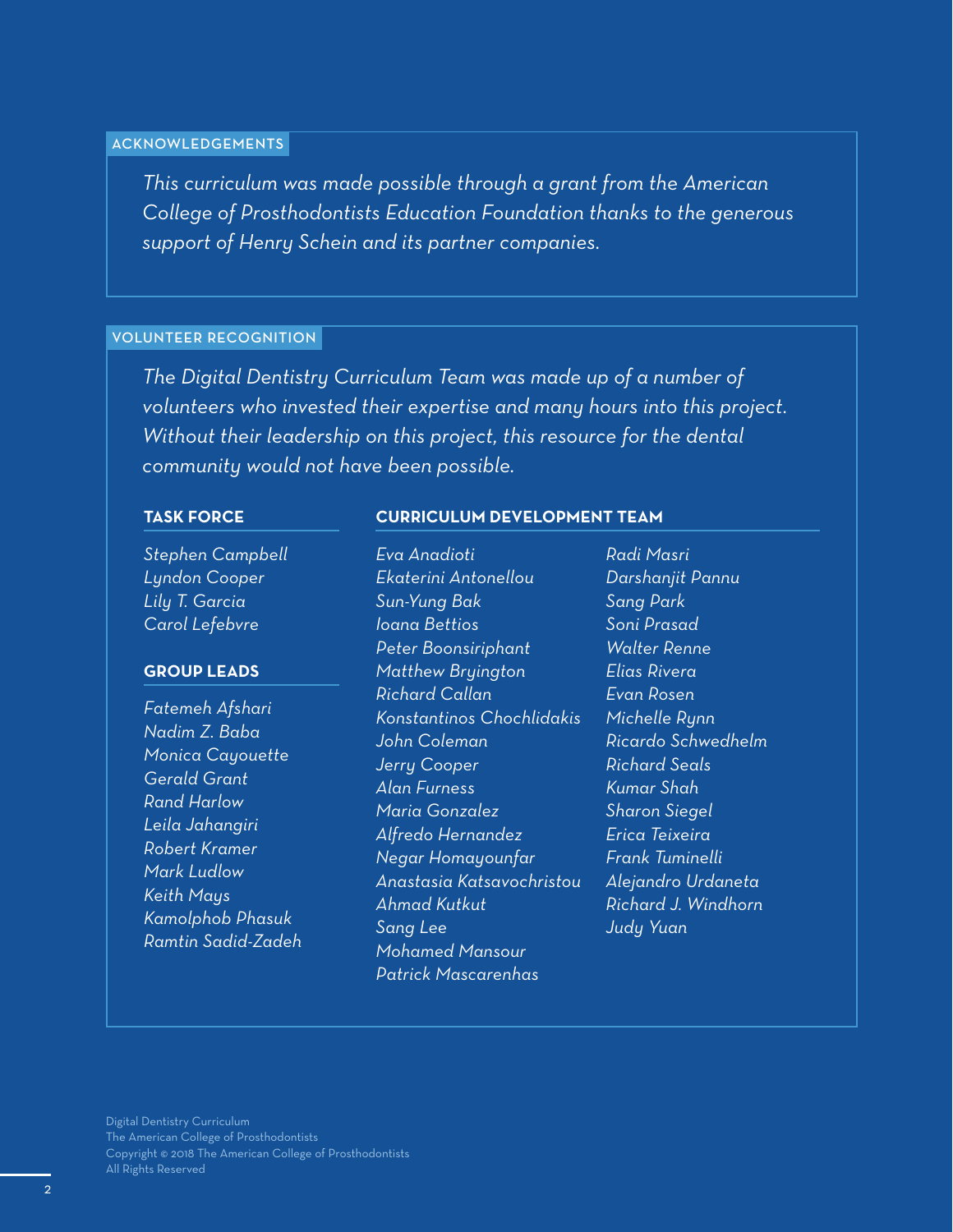# AMERICAN COLLEGE OF PROSTHODONTISTS **TABLE OF CONTENTS** *Digital Dentistry Curriculum*

| <b>Learning Objectives and Competencies</b><br><b>PAGE 7</b> |    |
|--------------------------------------------------------------|----|
| <b>Intent Statement</b>                                      | 9  |
| <b>Overall Competency</b>                                    | 9  |
| <b>Single-Unit Restoration</b>                               | 11 |
| <b>Removable Prostheses</b>                                  | 12 |
| <b>Suggested Assessment Plans and Evidence</b>               | 13 |
| Glossary                                                     | 13 |



# $(2)$  Curriculum Framework

| Introduction                                                       | 17 |
|--------------------------------------------------------------------|----|
| Strategies to Implement Digital Dentistry in the Dental Curriculum |    |
| <b>Faculty and Staff Training</b>                                  | 18 |
| <b>Information Technology</b>                                      | 20 |
| <b>Predoctoral Digital Dentistry Courses</b>                       | 21 |
| <b>Dental Anatomy</b>                                              | 21 |
| <b>Operative Dentistry I and II</b>                                | 23 |
| <b>Preclinical Fixed Prosthodontics I</b>                          | 25 |
| <b>Digital Fixed Prosthodontics II</b>                             | 29 |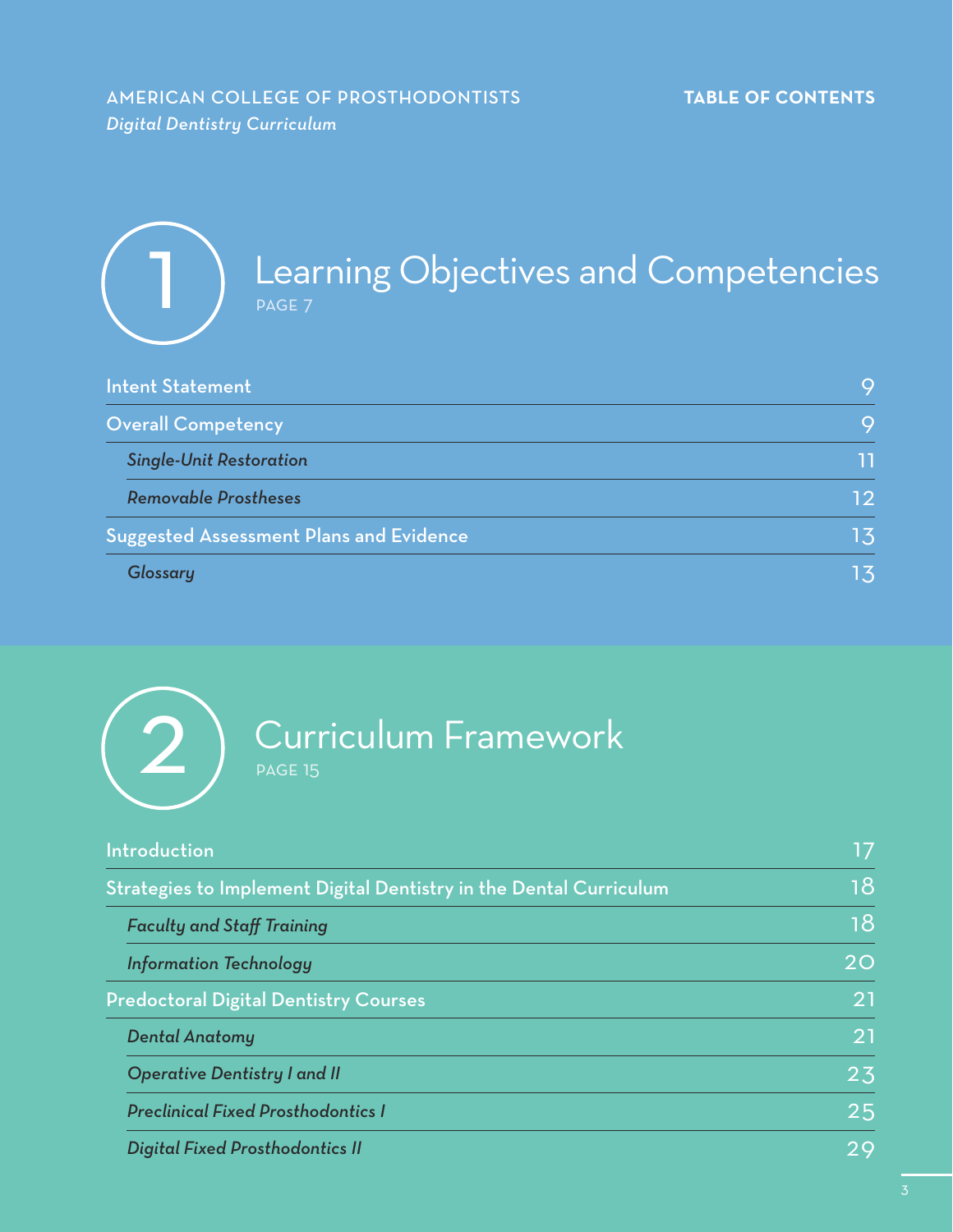### **TABLE OF CONTENTS (CONT'D)**

| Radiographic Interpretation Cone Beam Computed Tomography (CBCT)                                          | 33 |
|-----------------------------------------------------------------------------------------------------------|----|
| <b>Digital Dentistry and Implants</b>                                                                     | 35 |
| <b>Prosthodontic Driven Implant Guided Surgery</b>                                                        | 36 |
| <b>Digital Single-Unit Implant Restorations</b>                                                           | 37 |
| > IMPLANT DIGITAL RESTORATIVE WORKFLOW                                                                    | 39 |
| <b>Digital Removable Partial Dentures</b>                                                                 | 40 |
| <b>Digital Complete Dentures</b>                                                                          | 43 |
| <b>Clinical Digital Dentistry</b>                                                                         | 49 |
| SINGLE-UNIT FIXED DENTAL PROSTHESIS - CLINICAL WORKFLOW                                                   | 52 |
| > SINGLE-UNIT FIXED DENTAL PROSTHESIS - CLINICAL PROCEDURE WORKFLOW                                       | 53 |
| > IMPLANT DIGITAL WORKFLOW                                                                                | 54 |
| axiUm Digital Procedure Codes                                                                             | 55 |
| <b>Diagnostic Checklist</b>                                                                               | 56 |
| Predoctoral Digital Dentistry Philosophy for Single-Unit Fixed Dental Prostheses                          | 57 |
| <b>Diagnosis and Treatment Planning</b>                                                                   | 57 |
| <b>Referral for Digital Dentistry</b>                                                                     | 58 |
| <b>Shade Selection</b>                                                                                    | 59 |
| Tooth Preparation Principles, Margin Design, and Selection of Restorative<br><b>Materials for CAD/CAM</b> | 59 |
| <b>Preparation Designs</b>                                                                                | 60 |
| Provisionalization                                                                                        | 61 |
| <b>Impression Making and Tissue Retraction for Conventional Final Impressions</b>                         | 61 |
| Digital Impression Making, Tissue Retraction, and Scanning Protocol                                       | 62 |
| Digital Dentistry Curriculum Content                                                                      | 63 |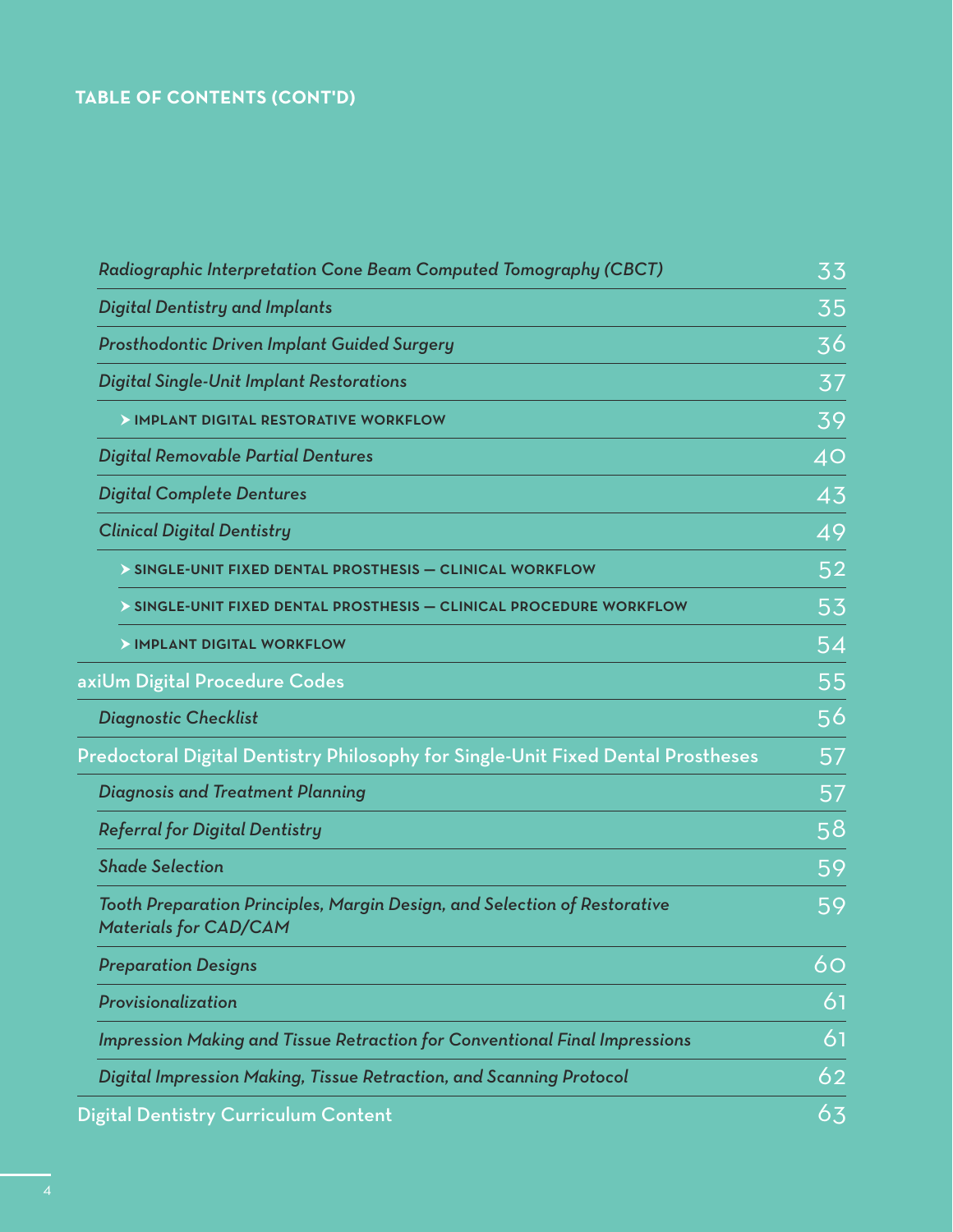

# 3) Implementation of a Digital Curriculum

| 67<br><b>Communication Plan</b>                                                                                             |    |
|-----------------------------------------------------------------------------------------------------------------------------|----|
| <b>Communication Resources</b>                                                                                              | 67 |
| <b>Additional Implemention Resources</b>                                                                                    | 67 |
| How to Establish a Digital Curriculum - Digital Implementation                                                              | 68 |
| <b>Information Technology - Critical Role</b>                                                                               | 69 |
| <b>Business Plan</b>                                                                                                        | 70 |
| The Impact of Digital Clinical Education                                                                                    | 70 |
| Glossary                                                                                                                    | 70 |
| <b>The UIC Experience</b>                                                                                                   | 71 |
| <b>The MUSC Experience</b>                                                                                                  | 72 |
| University of Illinois at Chicago – Department of Restorative Dentistry                                                     | 73 |
| > CONVENTIONAL WORKFLOW / PARTIAL DIGITAL WORKFLOW / COMPLETE DIGITAL WORKFLOW                                              | 73 |
| > CONVENTIONAL WORKFLOW   DIGITAL WORKFLOW                                                                                  | 74 |
| Medical University of South Carolina - Department of Oral Rehabilitation                                                    | 85 |
| > CONVENTIONAL WORKFLOW / DIGITAL WORKFLOW SINGLE VISIT /<br><b>DIGITAL WORKFLOW TWO VISIT OUTSOURCED TO COMMERCIAL LAB</b> | 85 |
| > CONVENTIONAL WORKFLOW / DIGITAL WORKFLOW                                                                                  | 86 |
| <b>Resource Development</b>                                                                                                 | 92 |
| The Impact of Digital Clinical Education                                                                                    | 92 |
| Technology Equipment to be Introduced - Clinical                                                                            | 93 |
| Technology Equipment to be Introduced - Pre-Patient                                                                         | 94 |
| <b>Faculty/Staff Training Group Discussion</b>                                                                              | 95 |